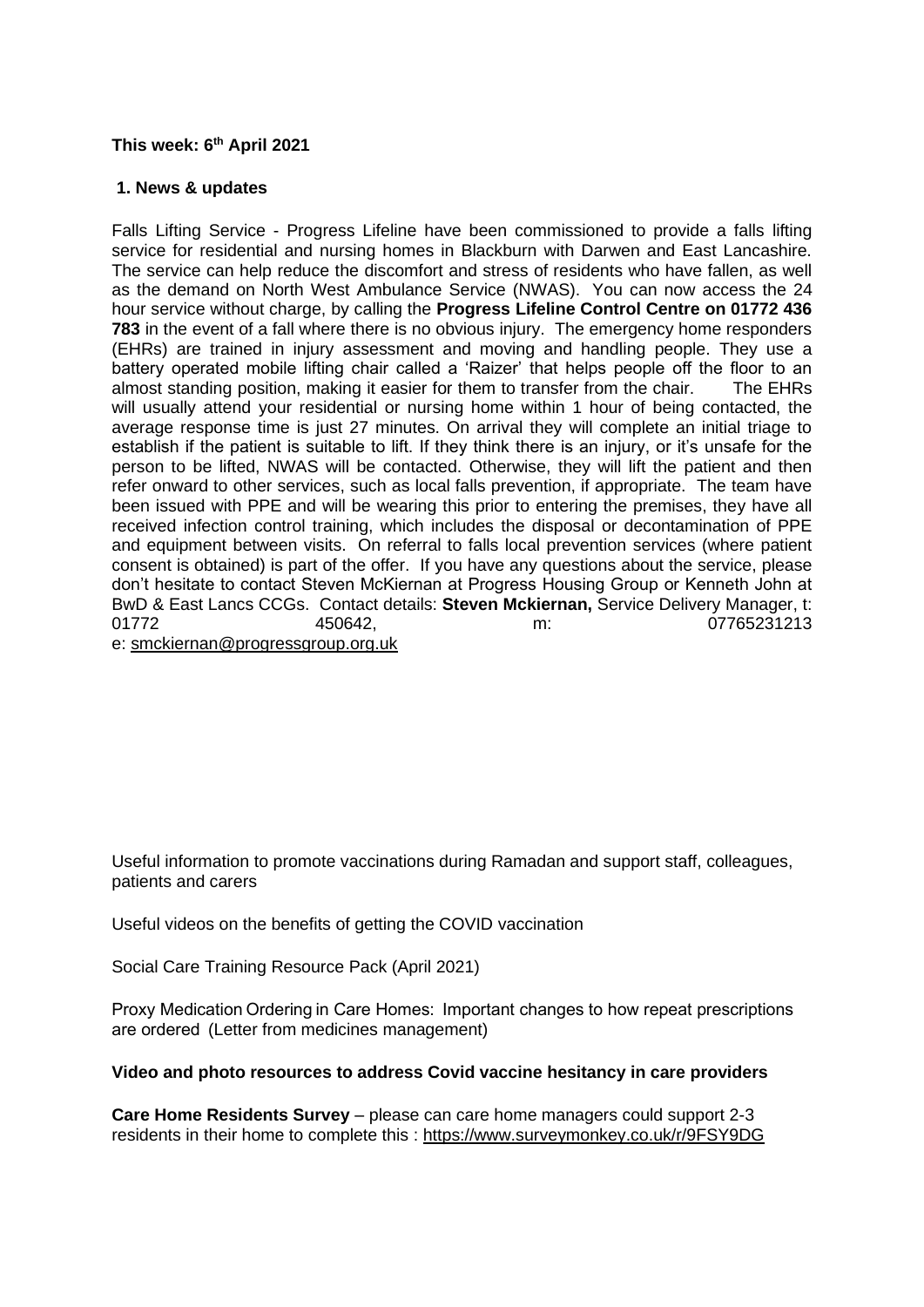# **[Clinical Advisory Group position statement: Lateral flow testing within 90 days of a](https://eastlancsccg.nhs.uk/images/Clinical_Advisory_Group_position_statement.docx)  [positive test](https://eastlancsccg.nhs.uk/images/Clinical_Advisory_Group_position_statement.docx) (please follow)**

#### **[Care Home Visiting Guidance 5/3/2021 -](https://eastlancsccg.nhs.uk/images/RegulatedCareSector/05.03.2021_-_Care_Home_Visiting_Policy_Update.pdf.docx) LRF update**

#### **Coffee and Engagement Events – Second Wednesday of each month, 2pm-3pm**

Calling all Regulated Care Providers! Please join us for a coffee and chat session to have your say!

The purpose of these sessions are to support the Regulated Care sector to provide high quality and safe services and to be a fully integrated part of the Pennie Lancashire Health and Social Care service delivery model by listening to, learning from and working together.

Please use this MS teams link to dial in at 2pm on the dates below, **no need to book**. [Click](https://teams.microsoft.com/l/meetup-join/19%3ameeting_NjkxOTI3M2MtMzdlNC00MDliLWFhMjgtZmZiZjMzZGI5OTkw%40thread.v2/0?context=%7b%22Tid%22%3a%2237c354b2-85b0-47f5-b222-07b48d774ee3%22%2c%22Oid%22%3a%22a2ec35af-1c40-4f8f-8903-a088b26ed2a2%22%7d)  [here to join the meeting](https://teams.microsoft.com/l/meetup-join/19%3ameeting_NjkxOTI3M2MtMzdlNC00MDliLWFhMjgtZmZiZjMzZGI5OTkw%40thread.v2/0?context=%7b%22Tid%22%3a%2237c354b2-85b0-47f5-b222-07b48d774ee3%22%2c%22Oid%22%3a%22a2ec35af-1c40-4f8f-8903-a088b26ed2a2%22%7d)

We look forward to seeing you there on the 14<sup>th</sup> April, 12<sup>th</sup> May, 9<sup>th</sup> June and 14<sup>th</sup> July, 2021

**National Testing Programme to all care homes -** Following feedback, here is revised guidance regarding testing for professionals visiting care homes.

We have worked with care home providers, Dr Jenny Harries the Deputy Chief Medical Officer for England, Public Health England and NHS E to develop this new guidance. The guidance strengthens the existing approach for testing professional visitors to care homes in order to reduce risks from visits from professionals.

The full guidance can be found **[here.](https://www.gov.uk/government/publications/coronavirus-covid-19-lateral-flow-testing-in-adult-social-care-settings/testing-for-professionals-visiting-care-homes)**

The key changes are:

The default position is that without a negative test, the professional should not be allowed into the care home, (unless in an emergency, unless overridden by the care home manager following a risk based decision, or unless their entry is required by law such as CQC inspectors).

For NHS professionals, care homes should see evidence from the professional of a negative rapid lateral flow test within the last 72hrs, which shows they are following the NHS staff testing regime.

As per the previous guidance, professionals who are not part of regular testing for NHS staff or CQC inspectors (for example professionals such as podiatrists or engineers) will need to be tested at the care home in the same way as visitors.

If they are visiting multiple care homes in one day, they will now only need to be tested at the first care home they visit that day and can use evidence of this test at the next care home they visit that day.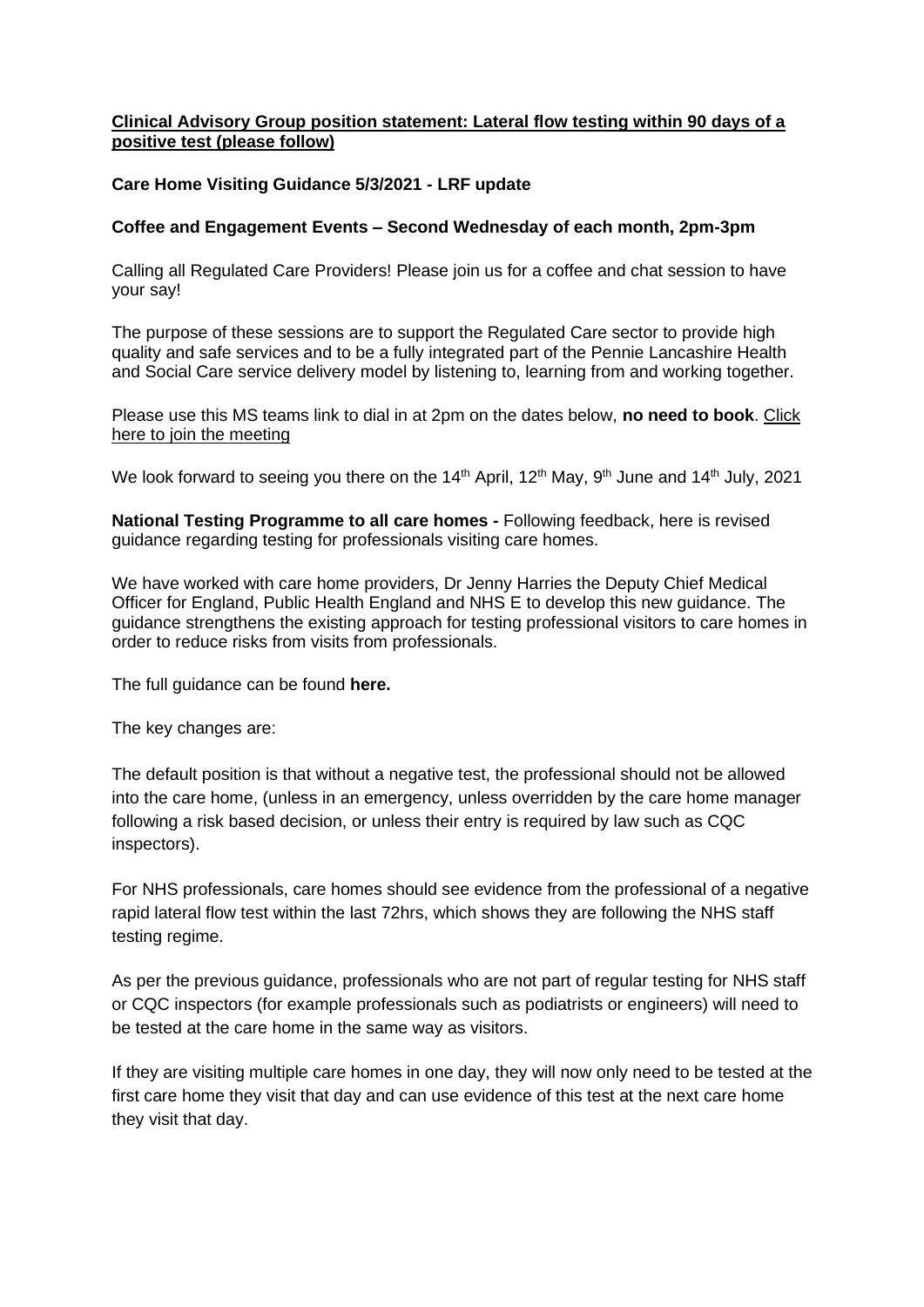CQC inspectors will now test at home using a lateral flow test on the day of a care home inspection, in addition to their weekly PCR.

Like care home staff, visiting professionals are exempt from testing for 90 days following a positive PCR test, unless they develop new symptoms.

The guidance provides further details and outlines the different forms of test evidence.

This guidance should be implemented as soon as possible but we also understand that professionals and their employers will need time to get to grips with practical issues, such as how they will provide evidence to care homes. Therefore this guidance should be implemented by care homes and professionals by 22nd March if not before.

Testing is, however, only one part of the approach to reduce risk and it is critical that visiting professionals don and doff PPE appropriately and follow the relevant infection control measures when visiting a care home including hand hygiene and distancing, in order to help keep care home residents and staff safe.

#### **Every Action Counts guidance including hints and**

**tips:** [https://www.england.nhs.uk/coronavirus/wp-content/uploads/sites/52/2021/03/every](https://www.england.nhs.uk/coronavirus/wp-content/uploads/sites/52/2021/03/every-action-counts-hints-and-tips.pdf)[action-counts-hints-and-tips.pdf](https://www.england.nhs.uk/coronavirus/wp-content/uploads/sites/52/2021/03/every-action-counts-hints-and-tips.pdf)

**COVID-19 Vaccination Booklet** - please see, and feel free to download and share this information guide to covid vaccinations which was developed by Burnley Council and made relevant for every area in Pennine Lancashire by the CCG communications team: [pdfCOVID 19 Information Booklet](https://eastlancsccg.nhs.uk/about-us/publications/2793-covid-19-information-booklet-2) (1.37 MB)

**National surveillance system has been developed for reporting of Covid-19 cases in vaccinated individuals** - The details can be found on the following link: [https://www.gov.uk/government/publications/covid-19-enhanced-surveillance-of-cases](https://www.gov.uk/government/publications/covid-19-enhanced-surveillance-of-cases-in-vaccinated-individuals/reporting-to-the-enhanced-surveillance-of-covid-19-cases-in-vaccinated-individuals)[in-vaccinated-individuals/reporting-to-the-enhanced-surveillance-of-covid-19-cases-in](https://www.gov.uk/government/publications/covid-19-enhanced-surveillance-of-cases-in-vaccinated-individuals/reporting-to-the-enhanced-surveillance-of-covid-19-cases-in-vaccinated-individuals)[vaccinated-individuals](https://www.gov.uk/government/publications/covid-19-enhanced-surveillance-of-cases-in-vaccinated-individuals/reporting-to-the-enhanced-surveillance-of-covid-19-cases-in-vaccinated-individuals)

Please note:

Vaccinated individuals who test positive using a lateral flow device should be confirmed using PCR.

An individual who has received 1 dose of vaccine at least 10 days prior to symptom onset should report through the online form.

An individual who has received their second dose of vaccine at least 7 days prior to symptom onset should report through the [online form.](https://snapsurvey.phe.org.uk/snapwebhost/s.asp?k=161037673124)

If you would like more information about this surveillance please contact [PHE.vaccines@nhs.net](mailto:PHE.vaccines@nhs.net)

**New: NICE safeguarding in care homes guidance:** [pdfSafeguarding adults in care](https://eastlancsccg.nhs.uk/about-us/publications/2794-safeguarding-adults-in-care-homes)  homes [\(411 KB\)](https://eastlancsccg.nhs.uk/about-us/publications/2794-safeguarding-adults-in-care-homes)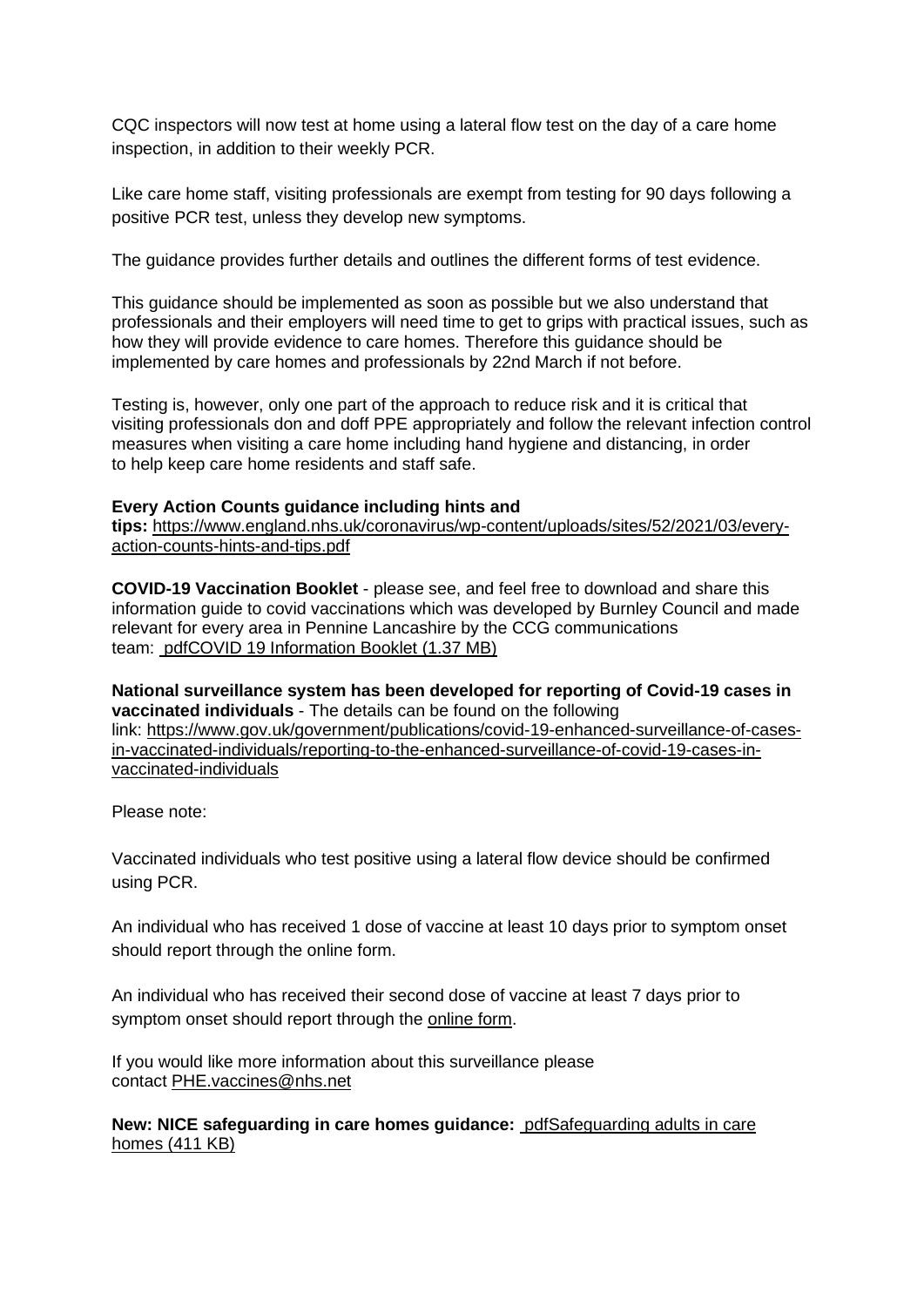**Covid vaccination stay safe and protect others – Poster** [pdfReg care advisory v2](https://eastlancsccg.nhs.uk/about-us/publications/2796-reg-care-advisory-v2) (160 [KB\)](https://eastlancsccg.nhs.uk/about-us/publications/2796-reg-care-advisory-v2)

**PLEASE READ : OFFICIAL: New Care Home Resources COVID testing pathway -** Please read the following documents:

#### [PHE Care Home Template Resource](https://eastlancsccg.nhs.uk/images/PHE_NW_ARI_Care_Home_Template_Resource_v2.1_18022021.pptx)

[PHS Care Home Outbreak Testing Pathway](https://eastlancsccg.nhs.uk/images/PHE_NW_ARI_Care_Home_Outbreak_Testing_Pathway_v1.6_19022021.pdf)

[Log Request Form](https://eastlancsccg.nhs.uk/images/ILog_Request_Form_v10.docx)

[Outbreak Testing Letter](https://eastlancsccg.nhs.uk/images/Outbreak_testing_letter_16_Feb.pdf)

**Lateral Flow Tests post isolation** - the Director of Public Health for Lancashire has advised that care home staff should continue lateral flow tests post isolation due to the high number of cases in our area (this is currently different to the National Guidance published on the 16<sup>th</sup> February). Care Home Managers should ask staff to continue to carry out lateral flow tests on return from isolation – they remain exempt from PCR tests for 90 days (unless they have a further positive lateral flow result when a confirmatory PCR should be carried out). Summary advice and guidance is [here:](https://eastlancsccg.nhs.uk/images/DPHAdvice_LFD_care.docx)

#### [Top 10 Tips from Care Homes who have had outbreaks](https://eastlancsccg.nhs.uk/images/RegulatedCareSector/Top_ten_tips.docx)

**[Covid19 Resource Pack for Care Homes](https://www.lancashire.gov.uk/practitioners/health-and-social-care/care-service-provider-engagement/coronavirus-covid-19-information-for-care-providers/residential-and-nursing-care/)** - please do have a look at the Covid19 Resource Pack for Care Homes developed by Lancashire County Council (East Lancs area) and Blackburn with Darwen Council.

**What to do if an employee refuses to take a covid 19 test** – This is an interesting article, here: [https://www.homecareinsight.co.uk/legal-what-if-your-employee-refuses-to-take-a](https://www.homecareinsight.co.uk/legal-what-if-your-employee-refuses-to-take-a-covid-19-test/)[covid-19-test/](https://www.homecareinsight.co.uk/legal-what-if-your-employee-refuses-to-take-a-covid-19-test/) which concludes: "Given the health and safety duties, providers should have a risk management strategy in place for managing COVID-19 risks and this should set out the role that testing plays in reducing the rate of COVID-19 transmission. The testing should be the key component of managing the risk and the Government is clearly expecting all care workers to be tested. Although mandatory testing may amount to an infringement on the right to a private life, with a clear risk management strategy in place, a court is most likely to consider it is a legitimate course of action to protect public health. Refusing to take a test is therefore likely to be a potentially fair ground for taking disciplinary action, including dismissal. Providers however need to be careful to explore the employee's reasons for refusal and decide whether those reasons are reasonable in the circumstances. A fair disciplinary process will also of course have to be followed.

# **2. Policies and procedures**

# LRF Care Home Visiting Policy Update guidance: **[Regulated Care Meeting Agenda -](https://eastlancsccg.nhs.uk/images/RegulatedCareSector/2021_03_09_Regulated_Care_Meeting_Agenda_-_Operational.doc.docx) [Operational.doc](https://eastlancsccg.nhs.uk/images/RegulatedCareSector/2021_03_09_Regulated_Care_Meeting_Agenda_-_Operational.doc.docx)**

**End of outbreak reminder –** Please can all managers please ensure they send an email marked " End of Outbreak Notification" with the attached terminal clean checklist to [infectionprevention@lancashire.gov.uk](mailto:infectionprevention@lancashire.gov.uk) as soon as it has been completed. Please refer to the care home resource pack for the associated documents. Timely completion of this will ensure all local databases are up to date with regards to the admission status of your home.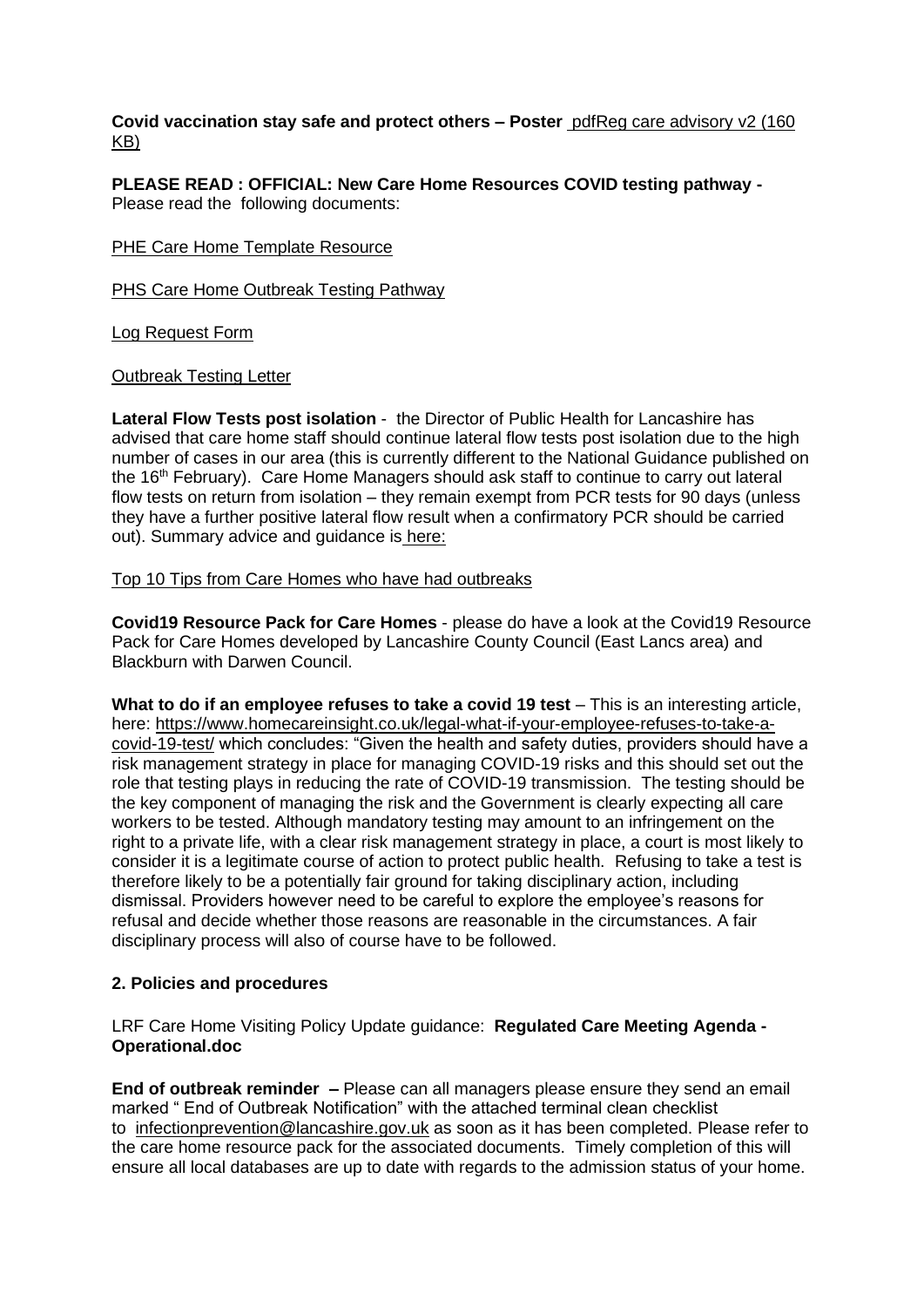**Ventilation Guidance (from the CCG Infection Control Team)** - We appreciate that as the weather turns colder it may become difficult to maintain natural ventilation (e.g. opening windows) in care homes and office spaces and still keep staff and residents at a comfortable temperature. However adequate ventilation and air exchange is important in reducing the risk of aerosol transmission. Therefore, please consider the points below:

Ensure you have a ventilation strategy as part of your Providers COVID -19 risk assessment

Consideration needs to be made regarding adequate ventilation and still ensuring thermal comfort for staff and residents

When residents are in communal areas consider opening the windows in their bedrooms while they are not occupied

If staff are cold please ensure the provider Uniform policy is not breached (encourage layers underneath the uniform rather than cardigans) staff should be bare below the elbows

In communal areas if it is too cold to open the windows continuously consider partial opening or intermittent opening to encourage air exchange

# [Further Information](https://assets.publishing.service.gov.uk/government/uploads/system/uploads/attachment_data/file/928720/S0789_EMG_Role_of_Ventilation_in_Controlling_SARS-CoV-2_Transmission.pdf)

# **3. Training opportunities**

**Resources and learning for social care staff** - <https://www.reactto.co.uk/> This is also free for all care staff and covers a wide variety to subjects focusing on prevention.

Nutrition & Hydration Resources: on food fortification [here,](file:///C:/Users/libby.horsfield/AppData/Local/Microsoft/Windows/INetCache/Content.Outlook/JPBAACMK/images/Food_Fortification.pdf) here ( Media release BDA endorsed resources Sep 20) [here](file:///C:/Users/libby.horsfield/AppData/Local/Microsoft/Windows/INetCache/Content.Outlook/JPBAACMK/images/Media_release_BDA_endorsed_resources_Sep_20.docx) and e-learning for Community Carers - Hydration in Older People [here](file:///C:/Users/libby.horsfield/AppData/Local/Microsoft/Windows/INetCache/Content.Outlook/JPBAACMK/images/e-learning_for_Community_Carers_-_Hydration_in_Older_People.docx)

Discussing SLT Solutions/Swallowing Difficulties following COVID. To watch the video please click [here](https://bit.ly/2G8VuhL)

To watch the NACC national conference on Nutrition and CoVID. 'Can food be thy Medicine' click [here](https://bit.ly/2TnSmkZ) - <https://www.scie.org.uk/>

# **4. IPC/PPE**

# **KEY MESSAGES FOR STAFF**

1. PPE Fatigue

As the pandemic continues PPE fatigue sets in – as we are still in a period of sustained community transmission it is vital staff continue to wear PPE correctly and are competent in donning and doffing – contact [laura.forsythe1@nhs.net](mailto:laura.forsythe1@nhs.net) if further training is needed

2. Staff who have had COVID-19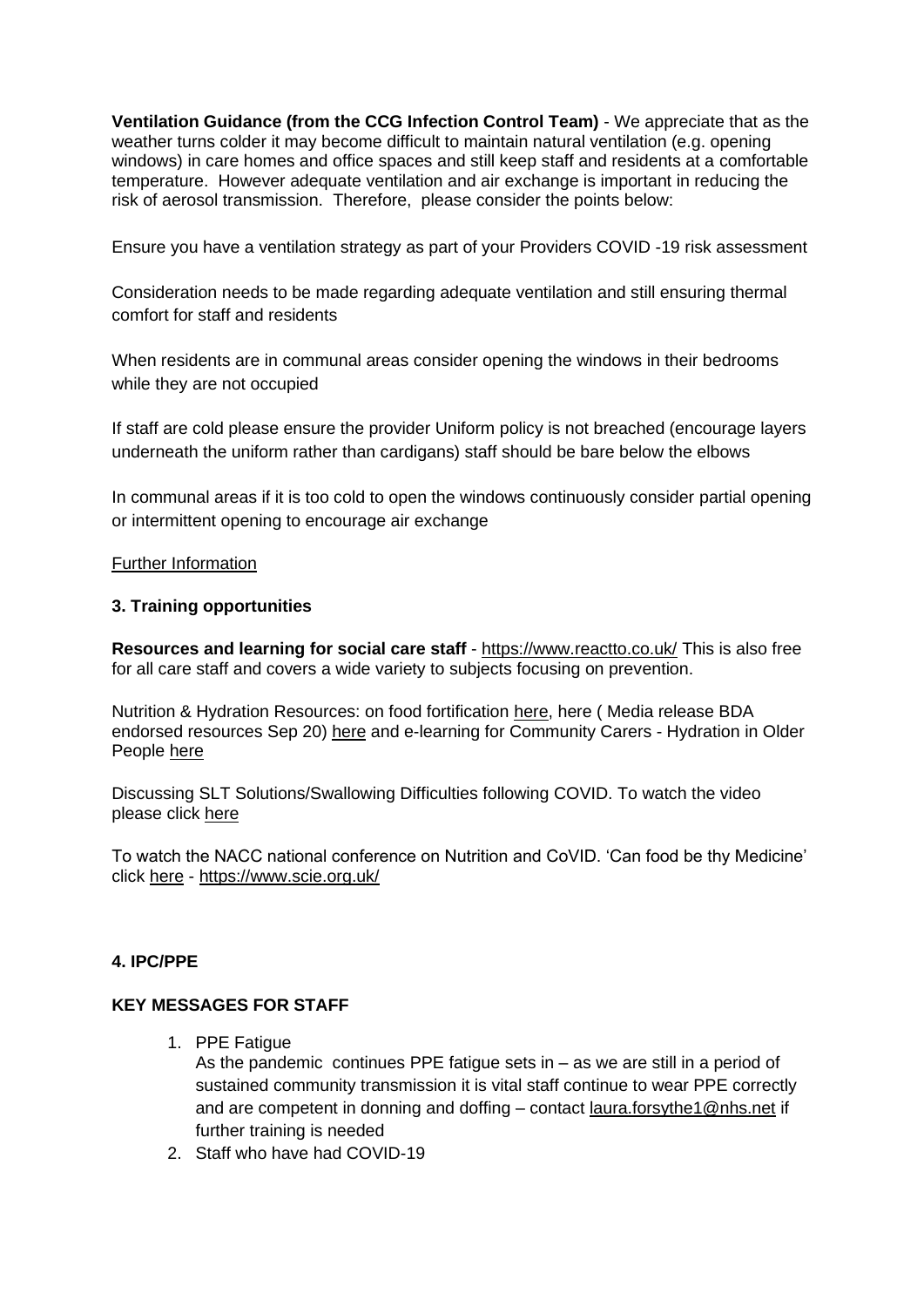Even if you have had COVID-19 we don't know how long immunity lasts, therefore staff should continue to wear PPE and follow IPC guidance

3. Staff who have had the vaccine Should still continue to wear PPE, follow IPC guidance, maintain social distancing and continue to be tested

**FOR MANAGERS : Every Action Counts:** 

[https://www.england.nhs.uk/coronavirus/wp-content/uploads/sites/52/2021/03/every-action](https://www.england.nhs.uk/coronavirus/wp-content/uploads/sites/52/2021/03/every-action-counts-hints-and-tips.pdf)[counts-hints-and-tips.pdf](https://www.england.nhs.uk/coronavirus/wp-content/uploads/sites/52/2021/03/every-action-counts-hints-and-tips.pdf)

**Here is a poster that you can download and use Regulated Care Poster**

**[The UK Infection Prevention and Control guidance](https://www.gov.uk/government/publications/wuhan-novel-coronavirus-infection-prevention-and-control)** – Please find the latest [Government](https://www.gov.uk/government/publications/personal-protective-equipment-ppe-illustrated-guide-for-community-and-social-care-settings)  [guidance on PPE](https://www.gov.uk/government/publications/personal-protective-equipment-ppe-illustrated-guide-for-community-and-social-care-settings) as an illustrated guide for community and social care settings.

Please also find the [CQC guidance](https://www.cqc.org.uk/guidance-providers/residential-adult-social-care/infection-prevention-control-care-homes) to ensure that care settings are compliant with IPC.

# **5. Domiciliary Care**

**Useful links for the domiciliary care sector (LCC)** :

[External link to LCC Covid 19 Site](https://www.lancashire.gov.uk/practitioners/health-and-social-care/care-service-provider-engagement/coronavirus-covid-19-information-for-care-providers/)

[External link to the LCC Covid 19 site, that is dom care specific](https://www.lancashire.gov.uk/practitioners/health-and-social-care/care-service-provider-engagement/coronavirus-covid-19-information-for-care-providers/home-care/)

[External link to LCC Covid 19 webinar](https://www.lancashire.gov.uk/practitioners/health-and-social-care/care-service-provider-engagement/coronavirus-covid-19-information-for-care-providers/local-communications-to-providers-and-service-users/covid-19-provider-engagement-webinars/)

General/contractual queries re dom care services and Covid 19 can be sent through to: [care@lancashire.gov.uk](mailto:care@lancashire.gov.uk)

# **6. Primary Care**

The latest Primary Care Bulletin [for local GP practices in Pennine Lancashire: Monday 22nd](https://eastlancsccg.nhs.uk/images/20210319_Primary_Care_Briefing_from_Dr_M_Dziobon_No_184_for_circulation.pdf)  [March 2021](https://eastlancsccg.nhs.uk/images/20210319_Primary_Care_Briefing_from_Dr_M_Dziobon_No_184_for_circulation.pdf)

# **7. Digital, IT and data**

The Future of the Telemedicine Service Pendle and Hyndburn- Dear Pendle and Hyndburn Providers we appreciate your localities are high Telemedicine users thus we would like to invite you to attend an engagement session in relation to the news below and attached. Please come along to work with us on next steps. No need to book. If you are in Pendle please click the first link below at 1pm on Thursday 15<sup>th</sup> April. If you are in Hyndburn please click the second link below at  $2<sub>pm</sub>$  on Friday 16<sup>th</sup> April

Pendle – Thursday April 15<sup>th</sup> 1.00-2.00pm

[Click here to join the meeting](https://teams.microsoft.com/l/meetup-join/19%3ameeting_NDdjNWJhODItOTA3NS00ZDliLWEwNTgtMDEzYTI5MmRlZTI2%40thread.v2/0?context=%7b%22Tid%22%3a%2237c354b2-85b0-47f5-b222-07b48d774ee3%22%2c%22Oid%22%3a%22a2ec35af-1c40-4f8f-8903-a088b26ed2a2%22%7d)

Hyndburn – Friday April  $16<sup>th</sup> 2.00-3.00$ pm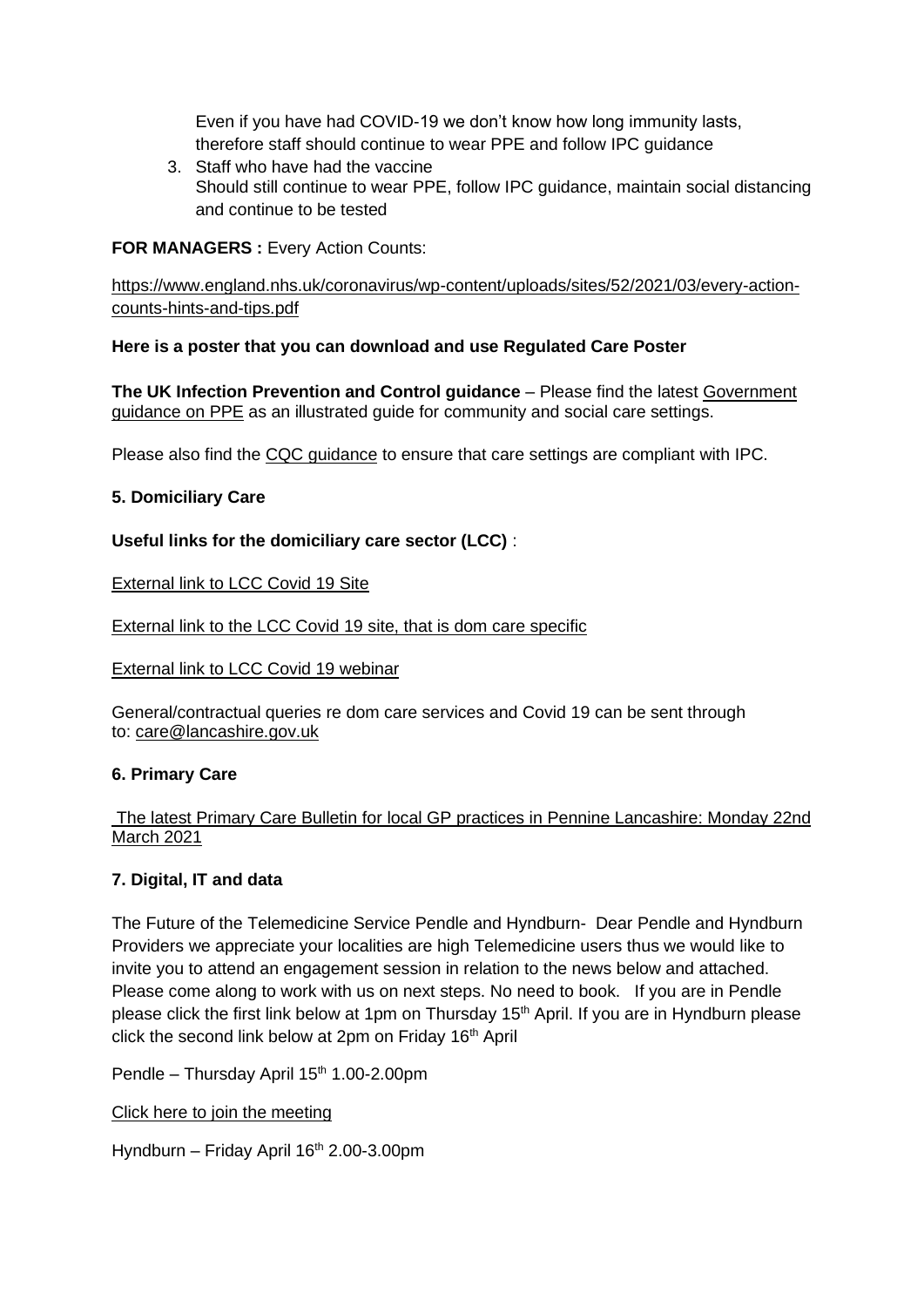#### [Click here to join the meeting](https://teams.microsoft.com/l/meetup-join/19%3ameeting_N2NjNDY5NjktNThlNC00NjhiLWFmODktYmQ0Y2FkZjYyNzgw%40thread.v2/0?context=%7b%22Tid%22%3a%2237c354b2-85b0-47f5-b222-07b48d774ee3%22%2c%22Oid%22%3a%22a2ec35af-1c40-4f8f-8903-a088b26ed2a2%22%7d)

#### **[Specific support for digital technology for the regulated care sector](https://www.digitalsocialcare.co.uk/)** - **can be found via the Digital Social Care website which is funded by NHSx and contains a host of valuable information.**

# **Update NHSX free iPads to care home offer - Support for Care Homes**

For technical queries and support relating to how the iPad works, including breakdowns and apps, care homes can contact the Jigsaw24 service desk on: [carehomesupport@jigsaw24.com](mailto:carehomesupport@jigsaw24.com) or by phone 03332 409 234. The service desk is open Monday to Friday 08:30 – 18:00 (excluding bank holidays).

**['Getting started with your iPad' guidance](https://eastlancsccg.nhs.uk/images/jigsaw24_CareHome_ipad_guide.pdf)** (provided by Jigsaw24) can be found in the Books app on the iPad home screen, and a printed copy has been included in the iPad box. This guidance includes instructions for installing additional apps and using features such as Guided Access.

Care homes can access a range of support materials on the Digital Social Care website here. This webpage includes the below resources, and will be updated regularly as more resources are published:

- Weekly support webinars on iPad set-up and troubleshooting. Webinars can be accessed through Teams on Wednesdays, 2-3 pm here. Webinars run through the set up process and quide care homes through using NHSmail, MS Teams and downloading apps. There is also a Q&A opportunity. We would be grateful for your support in promoting the support webinars to care homes.
- Tips and advice on what care homes can use their iPad for, including useful apps.
- iPad case studies
- Safety and security while using the iPad, including information about completion of the Data Security and Protection Toolkit (DSPT) and the Better Security, Better Care programme.
- Guidance on using NHSmail and MS Teams with iPads. General guidance can also be found here.
- Information about NHSX's other offers for care providers, including connectivity deals for care homes.
- Newsletter sign-up so care homes can keep updated on new support materials as soon as they are available

[Barclays Digital Eagles Support for Care Homes](https://eastlancsccg.nhs.uk/images/Barclays_Digital_Eagles_Care_Home_Flyer.pdf) **-** NHSX has been in contact with Barclays about their Digital Eagles skills support for care homes, which includes an offer of free digital skills training delivered through remote training sessions. The Barclays Digital Eagles team is already working with a number of care homes across the country.

Please see the attached flyer for more information. If this is something you would like to find out more about for care homes in your area, please contact the Digital Eagles team directly at: [digitaleagleshq@barclays.com](mailto:digitaleagleshq@barclays.com)

**Data Security Protection Toolkit (DSPT) Important Update -** The DSPT should be completed every year, usually by 31st March. **However, due to COVID-19, the deadline for 2020/21 has been extended to 30th June 2021.** This means that, if you have a continuing healthcare contract or you already use systems that access NHS patient data, to remain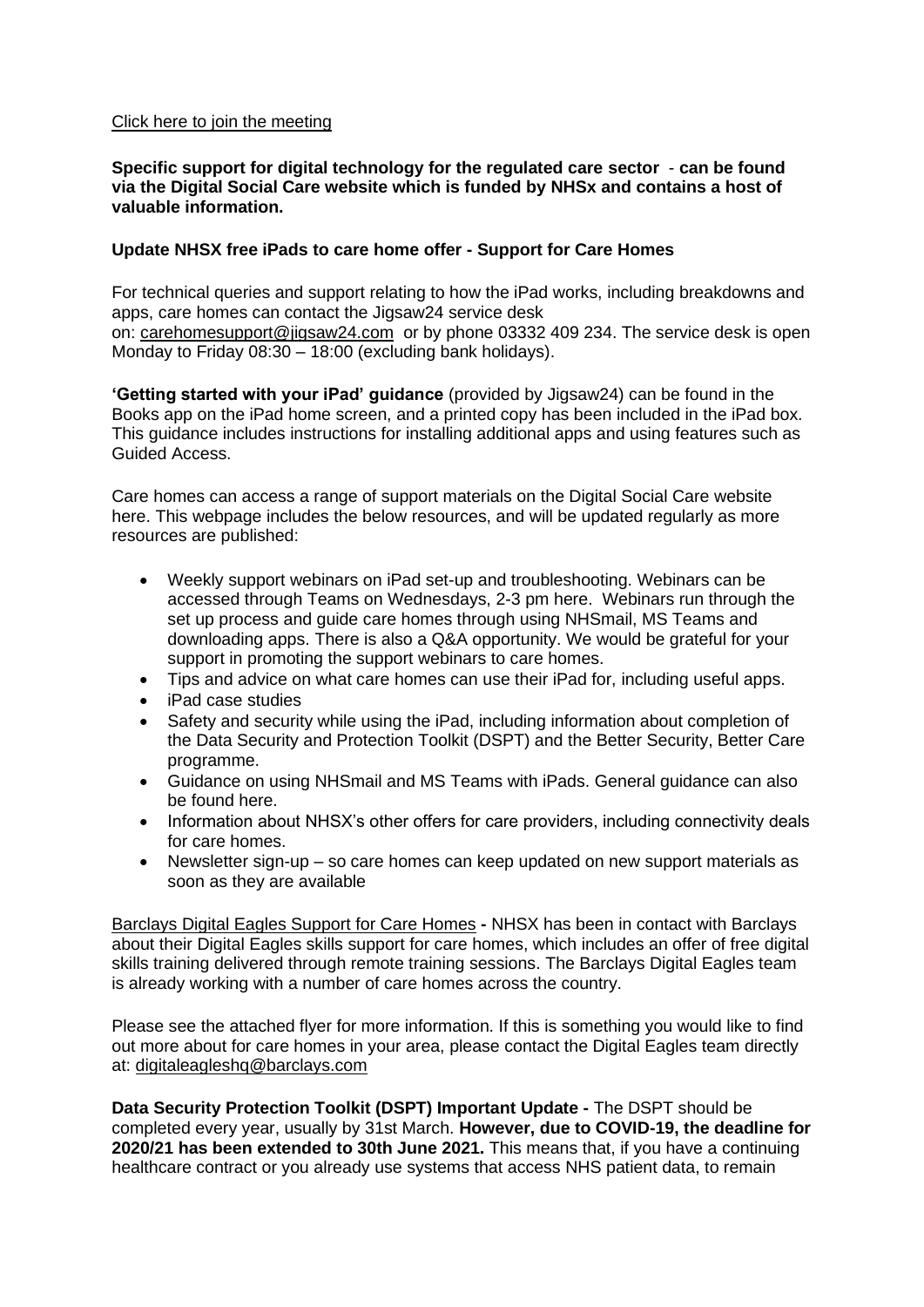compliant you will need to complete the 2020/21 DSPT by 30th June 2021. Other services should aim to complete it by June 2021 for residential and nursing homes, and by October 2021 for other services.

# **Will Entry Level be continuing?**

Reflecting the need for adult social care services to operate in a way which meets the national data security standards, the option of publishing at entry level is a temporary arrangement and has been removed since 19 February 2021.

A new Approaching Standards level will be introduced in early 2021. If you have done most of the DSPT but have a bit more work left to do, you'll be able to get credit for the progress you have made by publishing at "Approaching Standards." To do this, you'll need to submit an action plan saying how and when you will complete the remaining items.

Our advice for providers in Pennine Lancashire is to aim to complete the Standards Met. There is lots of [guidance and support available online.](https://www.digitalsocialcare.co.uk/data-security-protecting-my-information/data-security-and-protection-toolkit/)

# **8. Key dates and information**

**Pennine Lancashire Care Provider Forum** – No need to book, insert date info from below here\*\*\* just use this link to dial in **-** [Join Microsoft Teams Meeting](https://teams.microsoft.com/l/meetup-join/19%3ameeting_OWE0ZjdiNjUtNTRmZC00YzE2LWFhMjYtYjk2MGRhOTQ5NTEw%40thread.v2/0?context=%7b%22Tid%22%3a%2237c354b2-85b0-47f5-b222-07b48d774ee3%22%2c%22Oid%22%3a%226ae1fd49-b6bd-4e18-8c59-b3f5992aa6e2%22%7d)

# **Coffee and Engagement Events – Second Wednesday of each month, 2pm-3pm**

Calling all Regulated Care Providers! Please join us for a coffee and chat session to have your say! The purpose of these sessions are to support the Regulated Care sector to provide high quality and safe services and to be a fully integrated part of the Pennie Lancashire Health and Social Care service delivery model by listening to, learning from and working together. Please use this MS teams link to dial in at 2pm on the dates below, **no need to book**. [Click here to join the meeting](https://teams.microsoft.com/l/meetup-join/19%3ameeting_NjkxOTI3M2MtMzdlNC00MDliLWFhMjgtZmZiZjMzZGI5OTkw%40thread.v2/0?context=%7b%22Tid%22%3a%2237c354b2-85b0-47f5-b222-07b48d774ee3%22%2c%22Oid%22%3a%22a2ec35af-1c40-4f8f-8903-a088b26ed2a2%22%7d)

We look forward to seeing you there on the 14<sup>th</sup> April, 12<sup>th</sup> May, 9<sup>th</sup> June and 14<sup>th</sup> July, 2021

**[HealthWatch Residential care staff survey](https://www.surveymonkey.co.uk/r/F37VV7N)** - please circulate to staff and encourage everyone to respond to this important survey. BwD Healthwatch survey to find out what people's health and social care priorities for our next year's workplan. Healthwatch BwD are still here to listen to your experiences of health and social care and are busy planning our projects for the year ahead. What do you want us to focus on this year in Blackburn with Darwen? Tell us what is important to you in this quick survey. <https://www.surveymonkey.co.uk/r/SJJMZWK>

# **9. Spotlight on: our feature about you, your residents, staff and settings!**

We have opened a new section which we are calling "Spotlight on". This is an opportunity for you to tell us about what you are doing, news and information about the work you are doing and news or interesting items about you, your residents, staff or settings! Please email us via the email address below. We need items to be received by the Friday before each edition which is published on Mondays!

# **10. Health and Wellbeing**